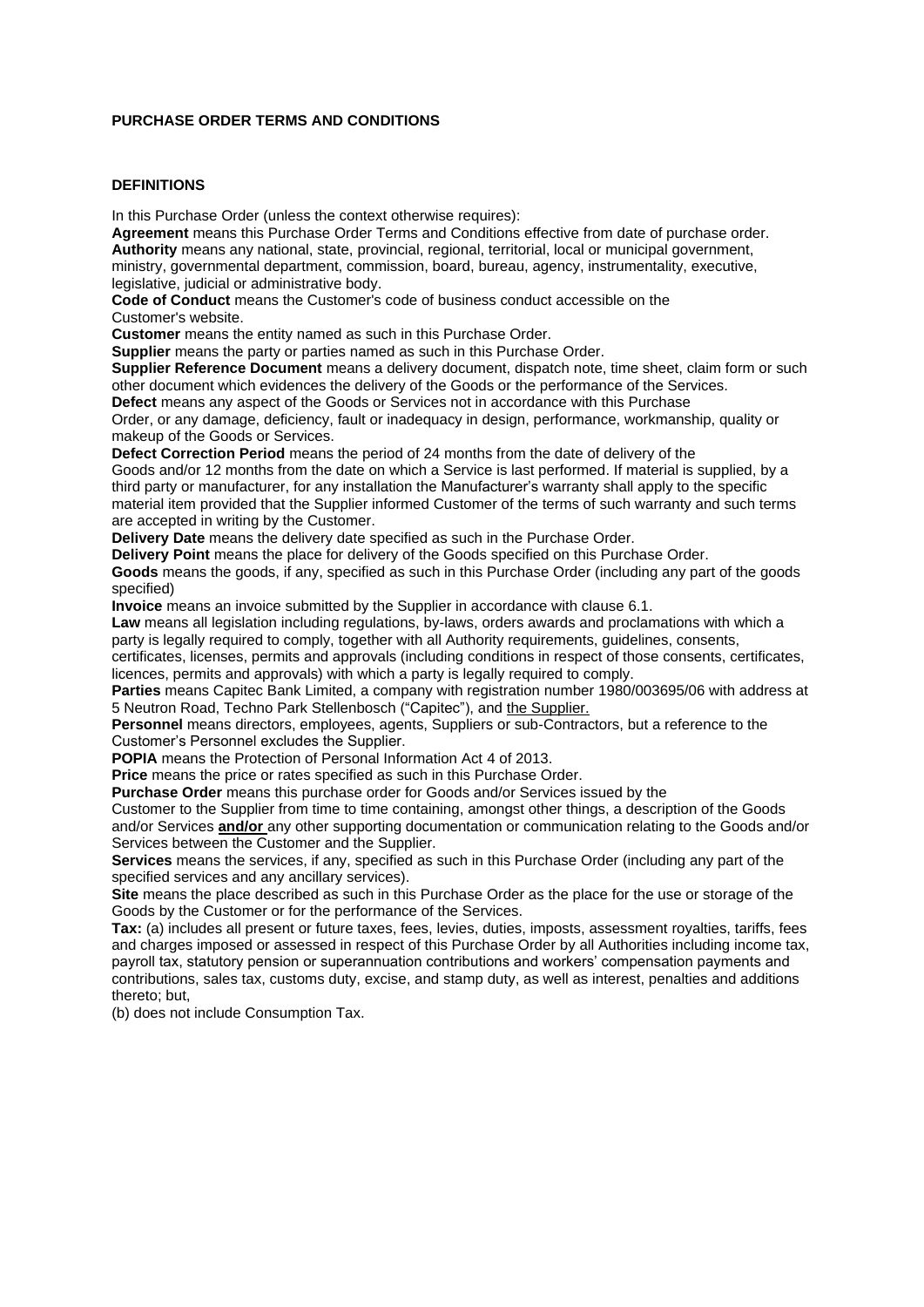#### **1 BOOKS AND RECORDS**

1.1 The Supplier represents, warrants and agrees that it will:

(a) keep and maintain accurate and reasonably detailed books and financial records of expenses and receipts in connection with its performance under, and payments made or received in connection with, this Purchase Order; and

(b) upon request, as soon as reasonably practicable but no later than 7 calendar days, provide any information and reasonable assistance to the Customer to audit any books and financial records to verify compliance with the Supplier's representations, warranties and undertakings under this Purchase Order, and otherwise reasonably co-operate with the Customer's investigation of any related matters.

#### **2 CONDITIONS AS TO QUALITY OF THE GOODS AND THE SERVICES**

The Supplier must ensure that:

(a) the Goods and Services supplied by the Supplier match the description of the Goods and Services in this Purchase Order;

(b) if the Supplier gave the Customer a sample of the Goods before the Customer issued this Purchase Order, the Goods correspond with the sample;

(c) if the Supplier provided the Customer with a demonstration of the Services before the Customer issued this Purchase Order, the Services correspond in nature and quality with the Services demonstrated;

(d) if the Supplier showed the Customer a result achieved by the Services before the Customer issued this Purchase Order, the Services correspond in nature and quality with the services that achieved that result; (e) the Services are performed with the professional skill, care and diligence expected of a skilled and experienced professional Supplier;

(f) the Goods and Services are fit for the purposes set out in, or which an experienced professional Supplier would reasonably infer from, the Purchase Order;

(g) the Goods are new and of merchantable quality;

(h) to the extent that the Services are design Services, the works being designed will be fit for their intended purpose as described in this Purchase Order;

(i) any items which the Supplier uses or supplies in conjunction with the Services are of merchantable quality and comply with any standards specified in this Purchase Order and are fit for their usual purpose and any purpose described in this Purchase Order; and

(j) the Customer has the full benefit of any manufacturer's warranties that may be applicable to the Goods (and the Supplier must pursue any manufacturer's warranties on the Customer's behalf if the Customer so requests).

# **3 CONFIDENTIALITY**

The Supplier acknowledges that all material and information which has or will come into its possession in connection with this Agreement or the performance of the obligations hereunder consists of Confidential Information which, if disclosed to third parties, might be damaging to the Customer.

The Supplier agrees and undertakes -

not to use the Confidential Information for any purpose other than in connection with the Services and then on a "need to know" basis only;

not to use the Confidential Information, whether directly or indirectly, for its benefit;

to treat and safeguard Confidential Information as strictly private and Confidential;

except as permitted by this Agreement, not to use, disclose or divulge, directly or indirectly, the Confidential Information in any manner to any third party for any reason or purpose whatsoever without the prior written consent of the Customer which consent may be withheld in the sole and absolute discretion of the Customer; to take all such steps as may be reasonably necessary to prevent Confidential Information from falling into the hands of unauthorised third parties;

to restrict the dissemination of the Confidential Information to only those of its Staff members who are actively involved in the Services, then only on a "need to know" basis and the Supplier shall initiate, maintain and monitor internal security procedures to prevent unauthorised disclosure;

to take all practical steps, both before and after disclosure, to impress upon its Staff members who are given access to Confidential Information the secret and confidential nature thereof.

The Supplier shall protect the Confidential Information in the manner, and with the endeavour, of a reasonable person protecting his or her own Confidential Information. In no event shall the Supplier use less than reasonable efforts to protect the confidentiality of the Confidential Information.

Specifically, the Supplier may not utilise, employ, exploit or in any other manner whatsoever use the Confidential Information for any purpose whatsoever.

The Service Provider hereby warrants in favour of the Customer that it shall at all times strictly comply with all applicable Laws and with all the provisions and requirements of the Customer's Data protection policies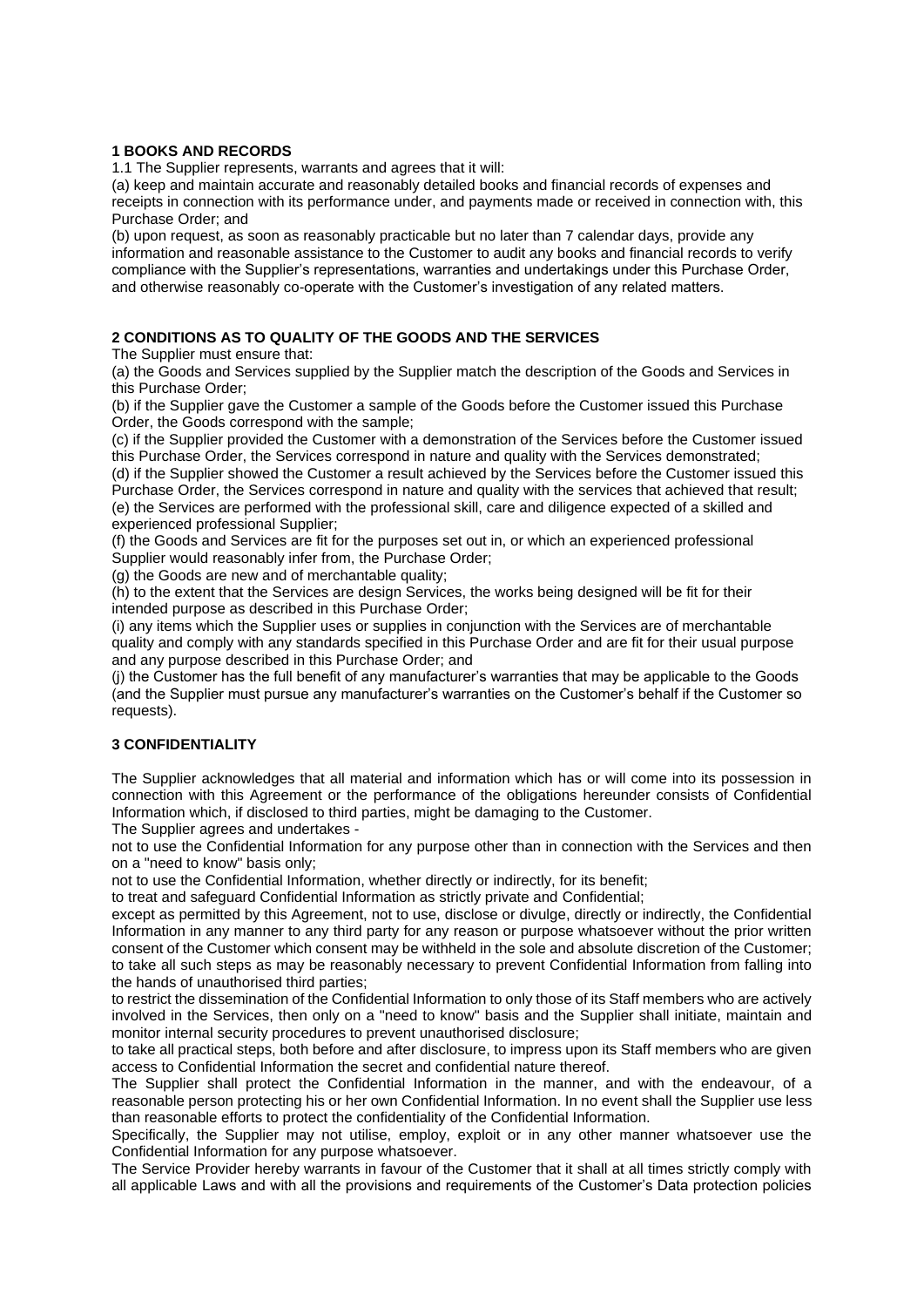and procedures, as may be updated from time to time, and any further reasonable requirements of which the Customer may, from time to time, advise the Service Provider in writing, including the provisions of POPIA for the durations of this Agreement.

This clause 3 is severable from the rest of the Agreement and shall remain valid and binding on the Supplier notwithstanding any termination or expiration of this Agreement.

### **4 DEFECTS**

4.1 If, during the Defect Correction Period, the Customer finds any Defects in the Goods or Services (other than a Defect caused by the negligence of the Customer), the Customer may:

(a) reject the Goods with the Defect and return them to the Supplier, in which case the Supplier must replace the Goods free of charge and reimburse the Customer for any expenses incurred;

(b) reject the Services with the Defect, in which case the Supplier must re-perform the Services free of charge; or

(c) make good or engage another Supplier to make good the Defect, in which case the Supplier must reimburse the Customer for any expenses incurred.

4.2 If the Supplier does not replace the Goods pursuant to clause 8.1(a) or re-perform the Services pursuant to clause 8.1(b) and:

(a) the Customer has already paid the Supplier for the Goods or Services with the Defect, the Supplier must repay the Customer the Price for those Goods or Services; or

(b) the Customer has not already paid the Supplier for the Goods or Services with the Defect, the Customer is not liable to pay the Supplier for those Goods or Services.

4.3 The acceptance of any Goods or Services with a Defect by the Customer will not bind the Customer to accept any other Goods or Services with a Defect and does not affect any of the Customer's other rights under this Purchase Order or at Law.

4.4 Where the Supplier has made good any Defect under this clause, those Goods or Services will be subject to the same Defect Correction Period as the original Goods or Services, from the date the Supplier made good the Defect.

#### **5 DELIVERY**

5.1 The Supplier must deliver the Goods to the Delivery Point by the Delivery Date.

5.2 The Supplier must ensure that the goods are suitably packed to avoid damage in transit or in storage and in such a way to comply with any applicable Laws.

5.3 Packages must be marked with the Purchase Order number, Delivery Point, contents, quantity, date and method of dispatch of each package.

#### **6 INVOICING AND PAYMENT**

6.1 On delivery of the Goods and/or completion of the Services, the Supplier must provide to the Customer:

(a) a Supplier Reference Document;

(b) if the Customer directs, an Invoice which meets all the requirements of a valid invoice, which must include the information set out in clause 6.2.

6.2 Any Supplier Reference Document or Invoice must include the following details:

(a) a reference to this Purchase Order and the relevant contract (if any);

(b) a detailed description of the delivered Goods or performed Services, including the date of delivery and/or period of Services and the relevant quantity of the Goods and/or Services;

(c) an individual reference number for the Customer to quote with remittance of payment;

(d) the Price relating to the Goods and/or Services, broken down to reflect the same Price components on this Purchase Order, including the amount of any applicable Consumption Tax; and

(e) Customer operation, Site and Customer contact name.

6.3 If the Customer requests, the Supplier must provide the Customer with all relevant records

to calculate and verify the amount set out in any Supplier Reference Document or any Invoice.

6.4 The Customer must pay all Invoices that comply with clause 6.2 within 30 days (or such other period as the Customer's Representative and Supplier's Representative agree) of the date on which the relevant invoice is generated (in the case of a recipient created tax invoice) or the date on which the relevant invoice

is received from the Supplier (in all other cases), except where the Customer:

(a) is required by Law to pay within a shorter time frame, in which case the Customer must pay within that time frame;

(b) exercises any right to retain, withhold, reduce or set-off any amount due to the Supplier;

(c) disputes the Supplier Reference Document or Invoice, in which case:

(i) to the extent permitted by Law, the Customer may withhold payment of the disputed part of the Supplier Reference Document or Invoice pending resolution of the dispute; and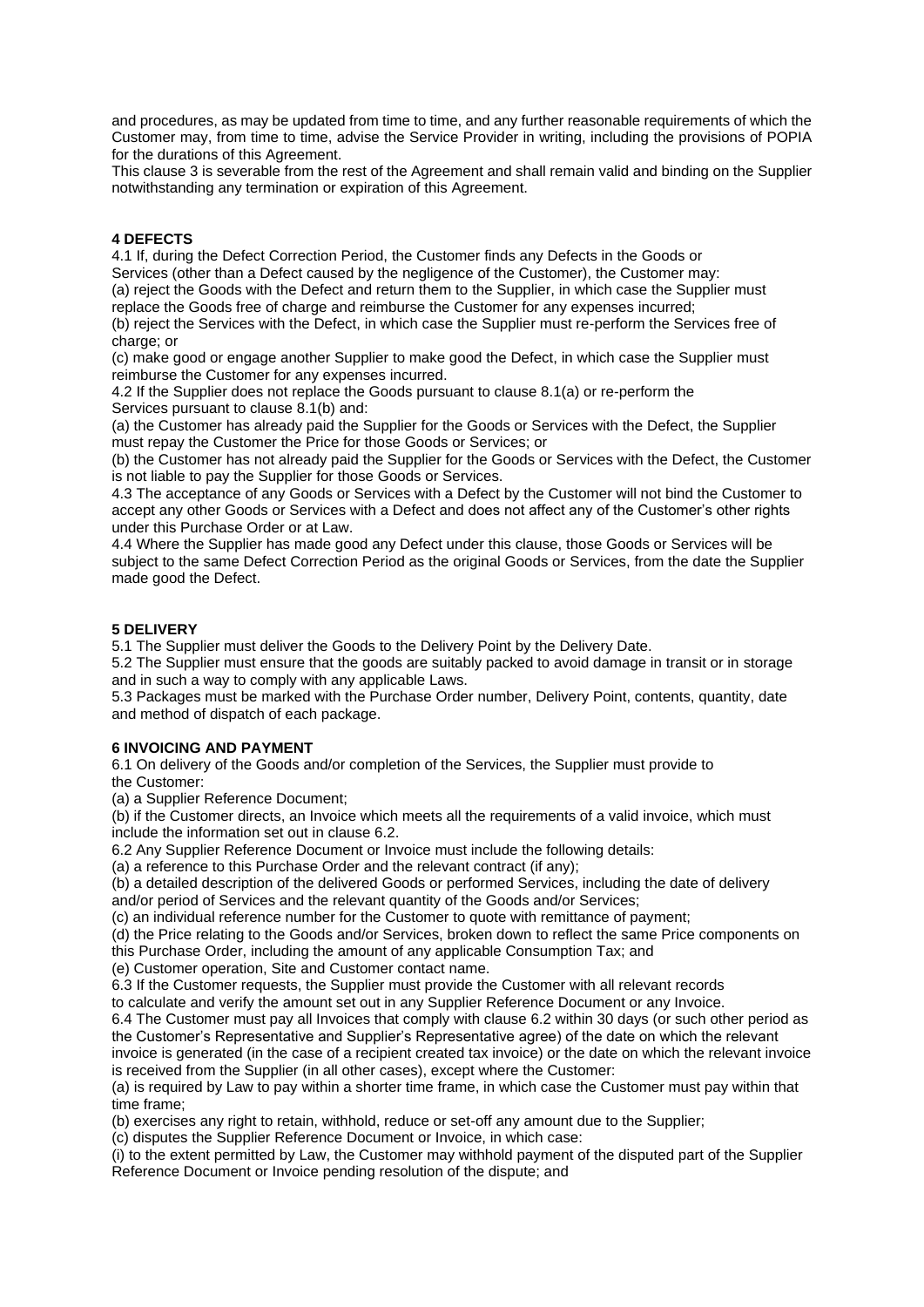(ii) if the resolution of the dispute determines that the Customer must pay an amount to the Supplier, the Customer must pay that amount upon resolution of that dispute; or

(d) is required by Law to withhold a portion of payment for services rendered by a foreign Supplier.

6.5 The Customer may reduce any payment due to the Supplier under this Purchase Order by any amount which the Supplier must pay the Customer, including costs, charges, damages and expenses and any debts owed by the Supplier to the Customer on any account whatsoever. This does not limit the Customer's right to recover those amounts in other ways.

### **7 PRICE**

7.1 The Customer must pay the Supplier the Price for the Goods and/or Services at the time set out in this Purchase Order (subject to the requirements of clause 6 having been satisfied).

7.2 The Price is inclusive of:

(a) all charges for packaging, packing, insurance and delivery of the Goods in accordance with this Purchase Order;

(b) the cost of any miscellaneous services of a kind which are commonly provided with the Goods and any miscellaneous items of a kind which are commonly used or supplied in the performance of (and in conjunction with) the Services;

(c) the Supplier's compliance with its obligations under this Purchase Order; and

(d) all Taxes.

# **8 SUPPLY OF GOODS AND/OR SERVICES**

8.1 In consideration or payment of the Price by the Customer, the Supplier must supply the Goods and/or provide the Services to the Customer in accordance with, and as specified in, this Purchase Order (which includes these Purchase Order Terms and Conditions).

8.2 To the extent permitted by Law and to the extent the Supplier's terms and conditions are supplied to the Customer in respect of the Goods or Services (including as printed on consignment notes or other documents), those terms and conditions will be of no legal effect and will not constitute part of this Purchase Order (even if any representative of the Customer signs those terms and conditions or annexes the terms and conditions to this Purchase Order).

8.3 Where this Purchase Order relates to Goods and/or Services the subject of a contract between the Supplier and the Customer, the terms of that contract apply to the extent of any inconsistency with these Purchase Order Terms and Conditions.

8.4 The Supplier must, in supplying the Goods or performing the Services:

(a) be aware of and comply with, and ensure that the Supplier's Personnel are aware of and comply with all applicable Laws, Site Standards and Procedures and the Code of Conduct, to the extent that these documents are applicable to the supply of the Goods or the performance of the Services by the Supplier; and ;

(b) on request by the Customer, provide to the Customer and its Personnel any information and assistance required to identify, evaluate, implement and report on any matter required by Law in respect of anything used, produced or created in connection with the performance of the Supplier's obligations under this Purchase Order.

*8.5 The Parties agree that the Purchase Order relates to a Proof of Concept exercise and that no obligation is created for Customer to place future Purchase Orders for Goods and/or Services with the Supplier following the Proof of Concept. The Parties, however, undertake to initiate negotiations for potential a future Purchase Order/s that may be placed by the Customer, at its sole discretion, upon successful completion of the Proof of Concept. The Parties agree to negotiate in good faith and that the terms and rates agreed on during the negotiation period will apply any Purchase Order/s placed by the Customer within 90 (ninety) days after successful Proof of Concept.*

#### **9 TIME FOR PERFORMANCE OF THE SERVICE**

The Supplier must perform the Services by the date specified in the Purchase Order.

#### **10 TITLE AND RISK**

10.1 The Customer will have title to the Goods when the Customer pays for those Goods. 10.2 The Customer will bear risk in the Goods when the Customer takes delivery of those Goods at the Delivery Point.

**8 INDEMNIFICATION AND LIABILTY**